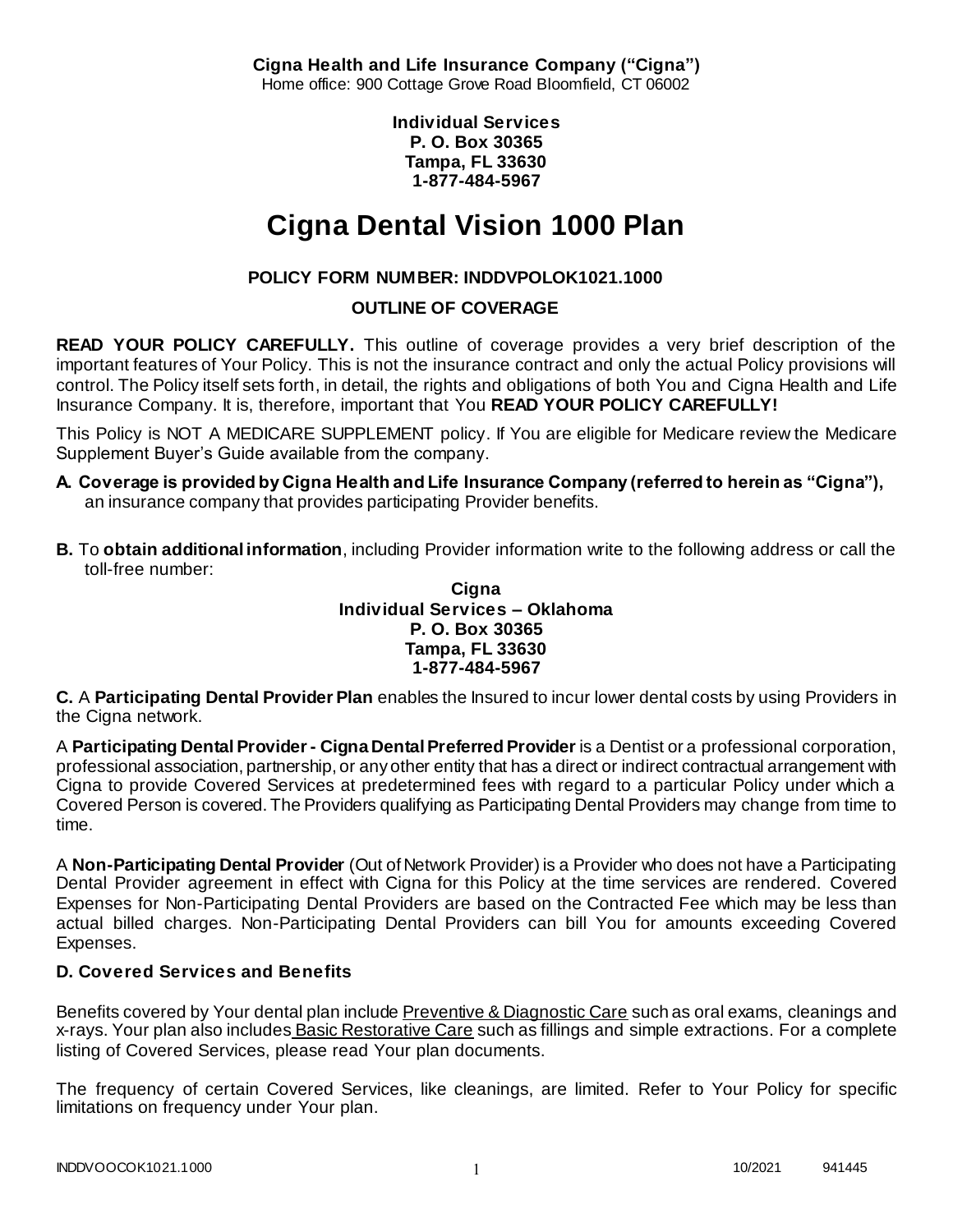### **Benefit Schedule**

The benefits outlined in the table below show the payment percentages for Covered Expenses **AFTER** any applicable Deductibles have been satisfied unless otherwise stated.

# **CIGNA DENTAL AND VISION INSURANCE** *The Schedule*

### **For You and Your Dependents**

#### **The Schedule – Dental Benefits**

If You select a Participating Dental Provider, Your cost will be less than if You select a Non-Participating Dental Provider.

#### **Emergency Services**

The Benefit Percentage payable for Emergency Services charges made by a Non-Participating Dental Provider is the same Benefit Percentage as for Participating Dental Provider Charges. Dental Emergency services are required immediately to either alleviate pain or to treat the sudden onset of an acute dental condition. These are usually minor procedures performed in response to serious symptoms, which temporarily relieve significant pain, but do not effect a definitive cure, and which, if not rendered, will likely result in a more serious dental or medical complication.

#### **Dental Deductibles**

Dental Deductibles are expenses to be paid by You or Your Dependent. Dental Deductibles are in addition to any Coinsurance. Once the Dental Deductible maximum in The Schedule has been reached You and Your family need not satisfy any further dental deductible for the rest of that year.

#### **Participating Dental Provider Payment**

Participating Dental Provider services are paid based on the Contracted Fee agreed upon by the Provider and Cigna.

**Non-Participating Dental Provider Payment** Non-Participating Dental Provider services are paid based on the Contracted Fee.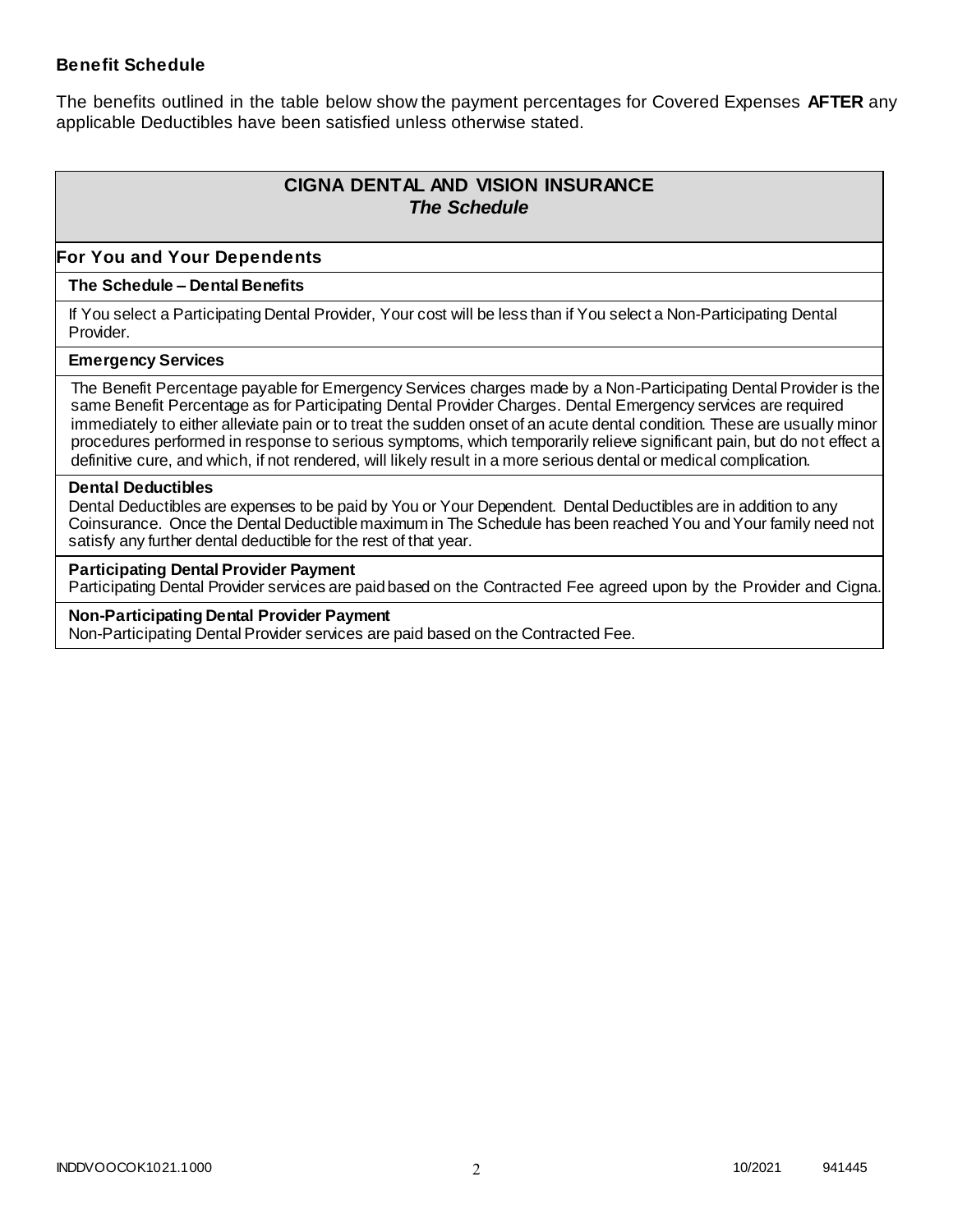| <b>DENTAL BENEFIT HIGHLIGHTS</b>                                                                                                                              |                                                  |
|---------------------------------------------------------------------------------------------------------------------------------------------------------------|--------------------------------------------------|
| Classes I, II<br><b>Calendar Year Maximum</b>                                                                                                                 | \$1,000 per person                               |
| <b>Calendar Year Dental Deductible</b><br>Individual                                                                                                          | \$50 per person                                  |
|                                                                                                                                                               | Not Applicable to Class I                        |
| <b>Family Maximum</b>                                                                                                                                         | \$150 per family                                 |
|                                                                                                                                                               | Not Applicable to Class I                        |
| <b>Class I</b>                                                                                                                                                | The Percentage of Covered Expenses the Plan Pays |
| Preventive Care<br>Oral Exams<br>Routine Cleanings<br>Routine X-rays<br><b>Fluoride Application</b><br><b>Sealants</b><br>Space Maintainers (non-orthodontic) | 100%                                             |
| <b>Class II</b>                                                                                                                                               | The Percentage of Covered Expenses the Plan Pays |
| <b>Basic Restorative</b><br>Fillings<br>Oral Surgery, Simple Extractions<br>Emergency Care to Relieve Pain<br>Non-Routine X-rays                              | 70% after dental deductible                      |

| The Schedule - Vision Benefits                                                                  |                                                                                         |
|-------------------------------------------------------------------------------------------------|-----------------------------------------------------------------------------------------|
| VISION BENEFIT HIGHLIGHTS                                                                       |                                                                                         |
| Eye Examinations, including refraction                                                          | The plan pays 30% of expenses, not to exceed a \$50 calendar<br>year maximum per person |
| Materials (corrective eyeglasses or contact<br>lenses, including fittings and follow-up visits) | \$100 calendar year maximum per person                                                  |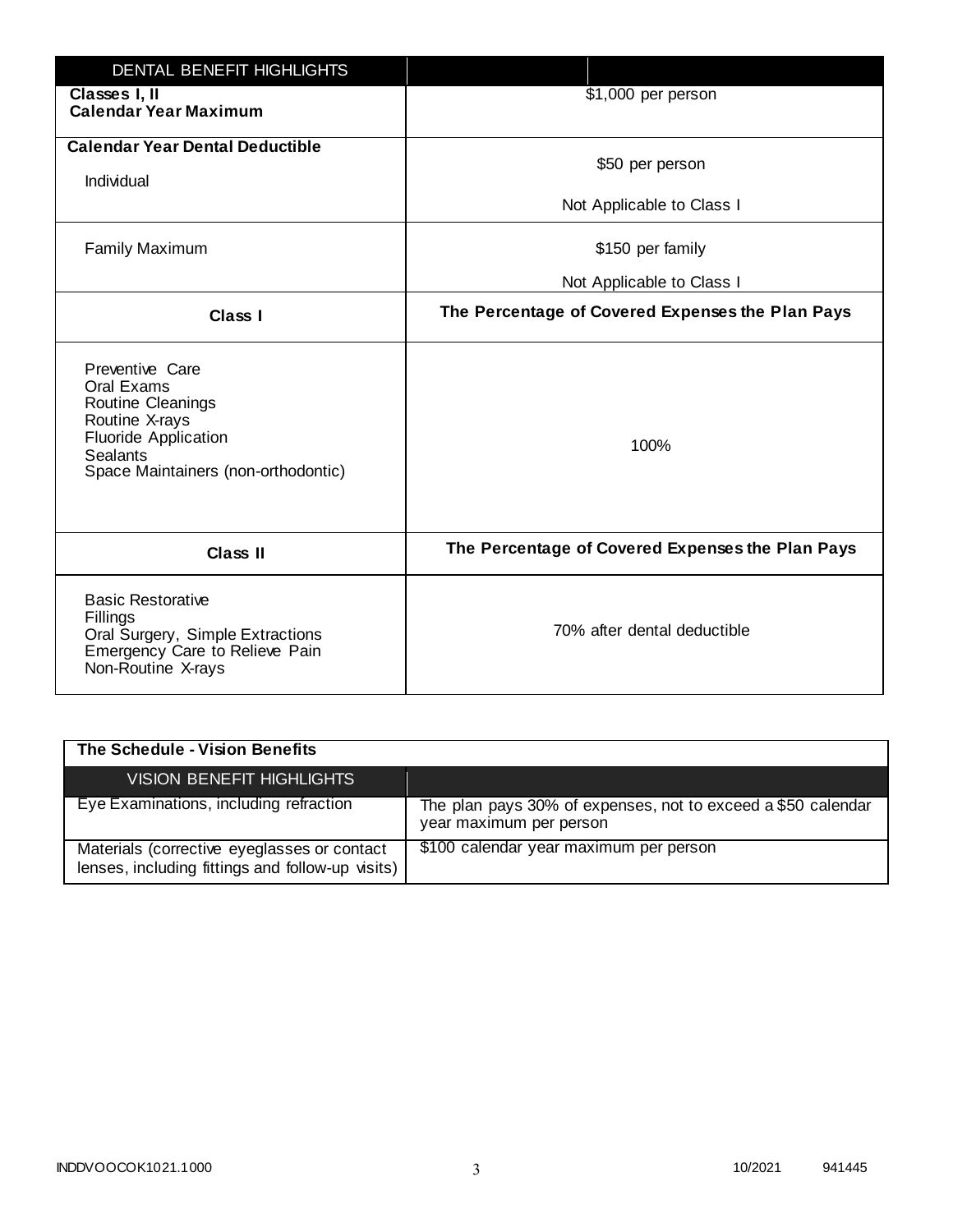# **Waiting Periods**

There is no waiting period for Class I or II dental benefits or for vision benefits.

## **Missing Teeth Limitation**

There is no payment for replacement of teeth that are missing when a person first becomes insured.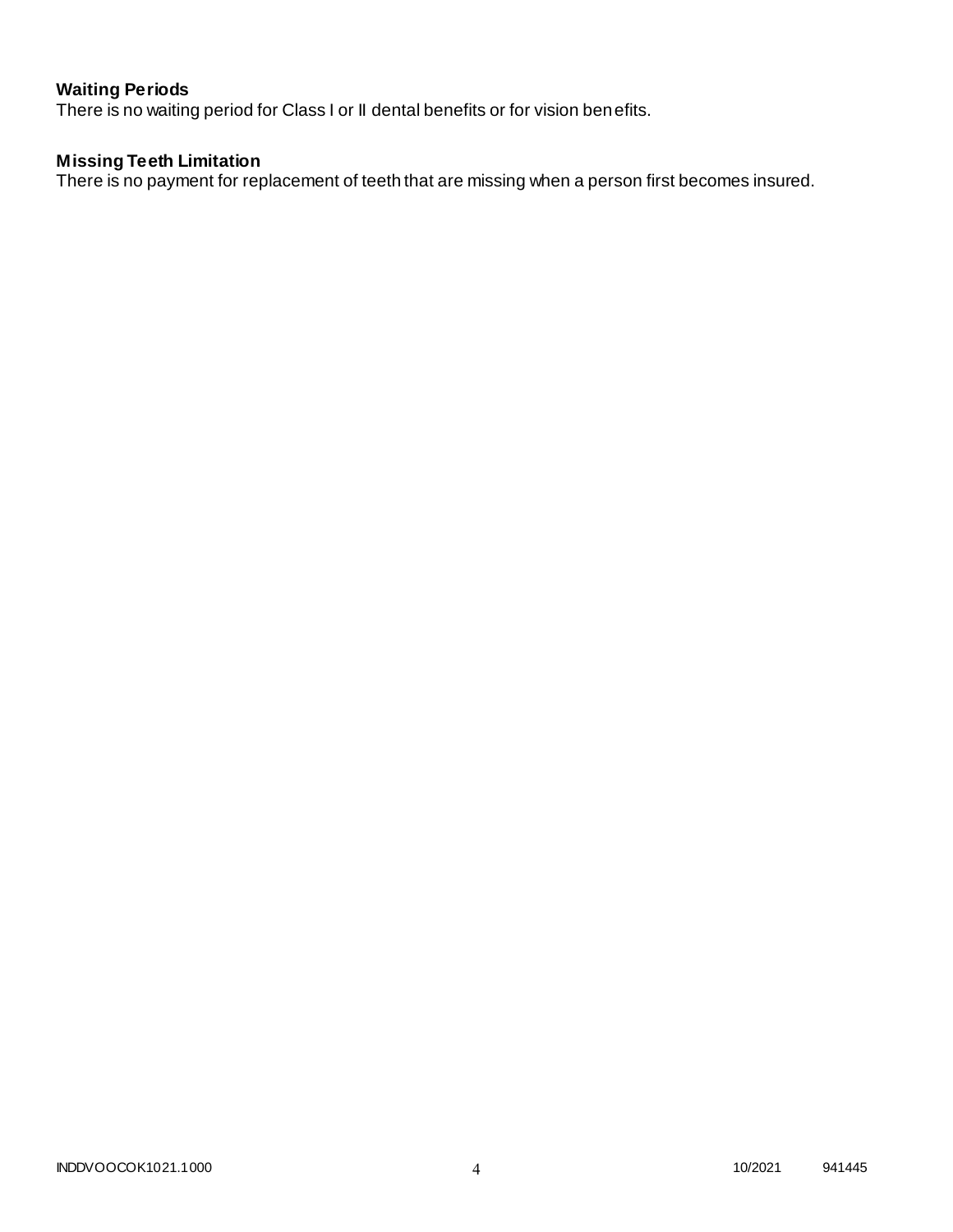# **E. Insured's Financial Responsibility**

The Insured is responsible for paying the monthly or quarterly premium on a timely basis. The Insured is also responsible to pay Providers for charges that are applied to the Deductibles, Coinsurance, and any amounts charged by Non-Participating Dental Providers in excess of the Contracted Fee. In addition, any charges for Medically Necessary and/or Dentally Necessary items that are excluded under the Policy are the responsibility of the Insured.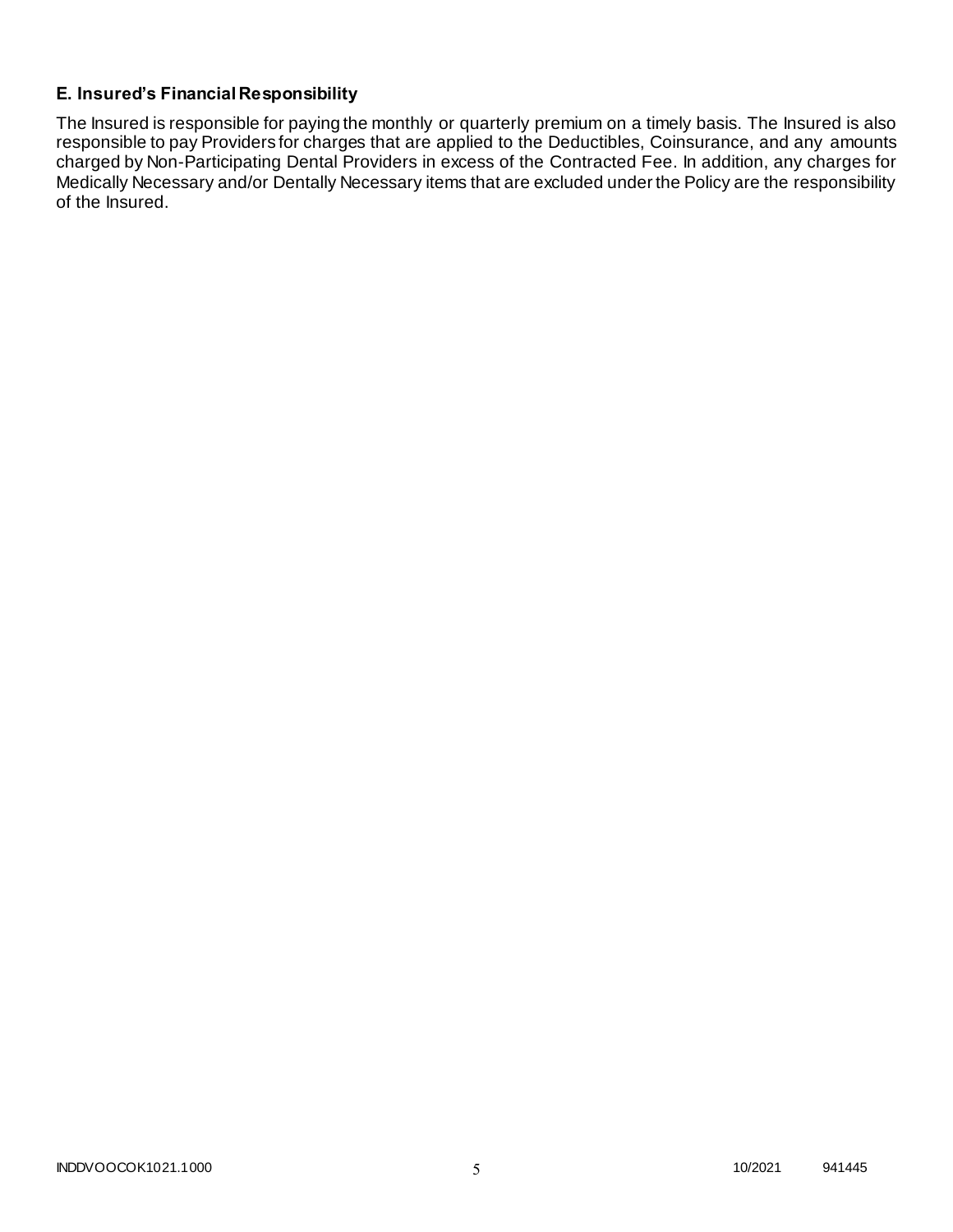# **F. Exclusions And Limitations: What Is Not Covered By This Policy**

# **Expenses Not Covered**

Covered Expenses will not include, and no payment will be made for:

- procedures which are not included in the list of Covered Dental Services or Covered Vision Services;
- cone beam imaging;
- instruction for plaque control, oral hygiene and diet;
- core build-ups;
- veneers;
- precious or semi-precious metals for crowns, bridges and abutments;
- restoration of teeth which have been damaged by erosion, attrition or abrasion;
- bite registrations; precision or semi-precision attachments; or splinting;
- implants or implant related services;
- orthodontic treatment, except for the treatment of cleft lip and cleft palate;
- general anesthesia or intravenous sedation, when used for the purposes of anxiety control or patient management is not covered; may be considered only when medically or dentally necessary and when in conjunction with covered complex oral surgery;
- athletic mouth guards;
- services performed solely for cosmetic reasons;
- personalization or decoration of any dental device or dental work;
- replacement of an appliance per benefit quidelines;
- services that are deemed to be medical in nature;
- services and supplies received from a hospital;
- prescription drugs;
- plano lenses;
- VDT (video display terminal)/computer eyeglass benefit;
- medical or surgical treatment of the eyes;
- any type of corrective vision surgery, including LASIK surgery, radial ketatonomy (RK), automated lamellar keratoplasty (ALK), or conductive keratoplasty (CK);
- Orthoptic or vision training and any associated supplemental testing;
- any eye examination, or any corrective eyewear, required by an employer as a condition of employment;
- safety eyewear;
- sub-normal vision aids or non-prescription lenses; or
- Magnification or low vision aids not shown as covered in the Schedule of Vision Coverage.

# **General Limitations**

No payment will be made for expenses incurred for You or any one of Your Dependents:

- For services not specifically listed as Covered Services in this Policy;
- For services or supplies that are not Medically Necessary;
- For services received before the Effective Date of coverage;
- For services received after coverage under this Policy ends;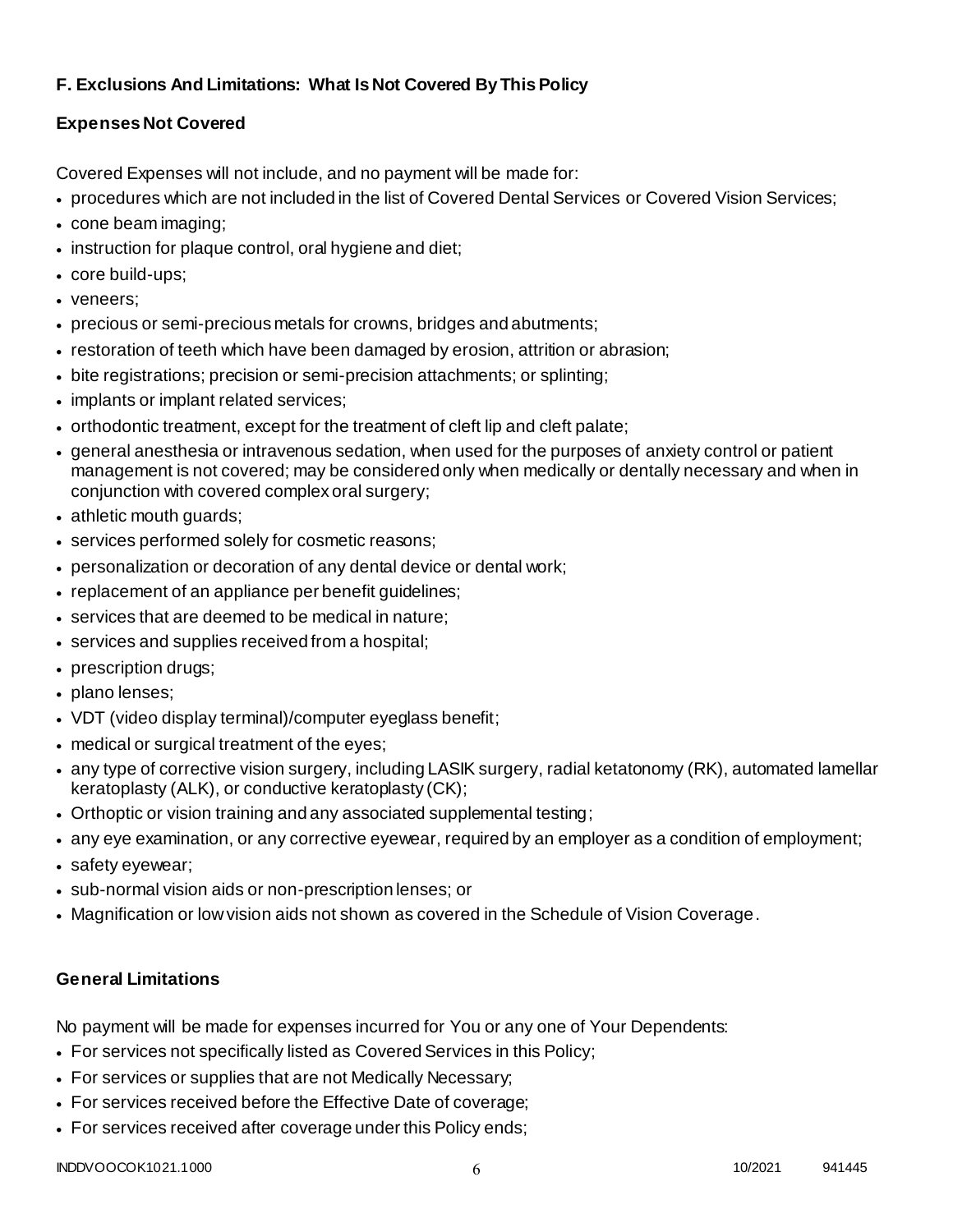- For services for which You have no legal obligation to pay or for which no charge would be made if You did not have insurance coverage.
- For Professional services or supplies received or purchased directly or on Your behalf by anyone, including a Provider, from any of the following:
	- **Yourself or Your employer;**
	- **a** person who lives in the Covered Person's home, or that person's employer;
	- a person who is related to the Covered Person by blood, marriage or adoption, or that person's employer.
- for or in connection with an Injury arising out of, or in the course of, any employment for wage or profit;
- for or in connection with a Sickness which is covered under any workers' compensation or similar law;
- for charges made by a Hospital owned or operated by or which provides care or performs services for, the United States Government, if such charges are directly related to a condition which occurred while serving in the military or an associated auxiliary unit;
- services or supplies received due to an act of war, declared or undeclared while serving in the military or an associated auxiliary unit;
- to the extent that payment is unlawful where the person resides when the expenses are incurred;
- for charges which the person is not legally required to pay;
- for charges which would not have been made if the person had no insurance;
- to the extent that billed charges exceed the rate of reimbursement as described in the Schedule;
- for charges for unnecessary care, treatment or surgery;
- to the extent that You or any of Your Dependents is in any way paid or entitled to payment for those expenses by or through a public program, other than Medicaid;
- for or in connection with experimental procedures or treatment methods not approved by the American Dental Association or the appropriate dental specialty society;
- Procedures that are a covered expense under any other plan which provides dental or vision benefits;
- To the extent that benefits are paid or payable for those expenses under the mandatory part of any auto insurance policy written to comply with a "no-fault" insurance law or an uninsured motorist insurance law. Cigna will take into account any adjustment option chosen under such part by You or any one of Your Dependents.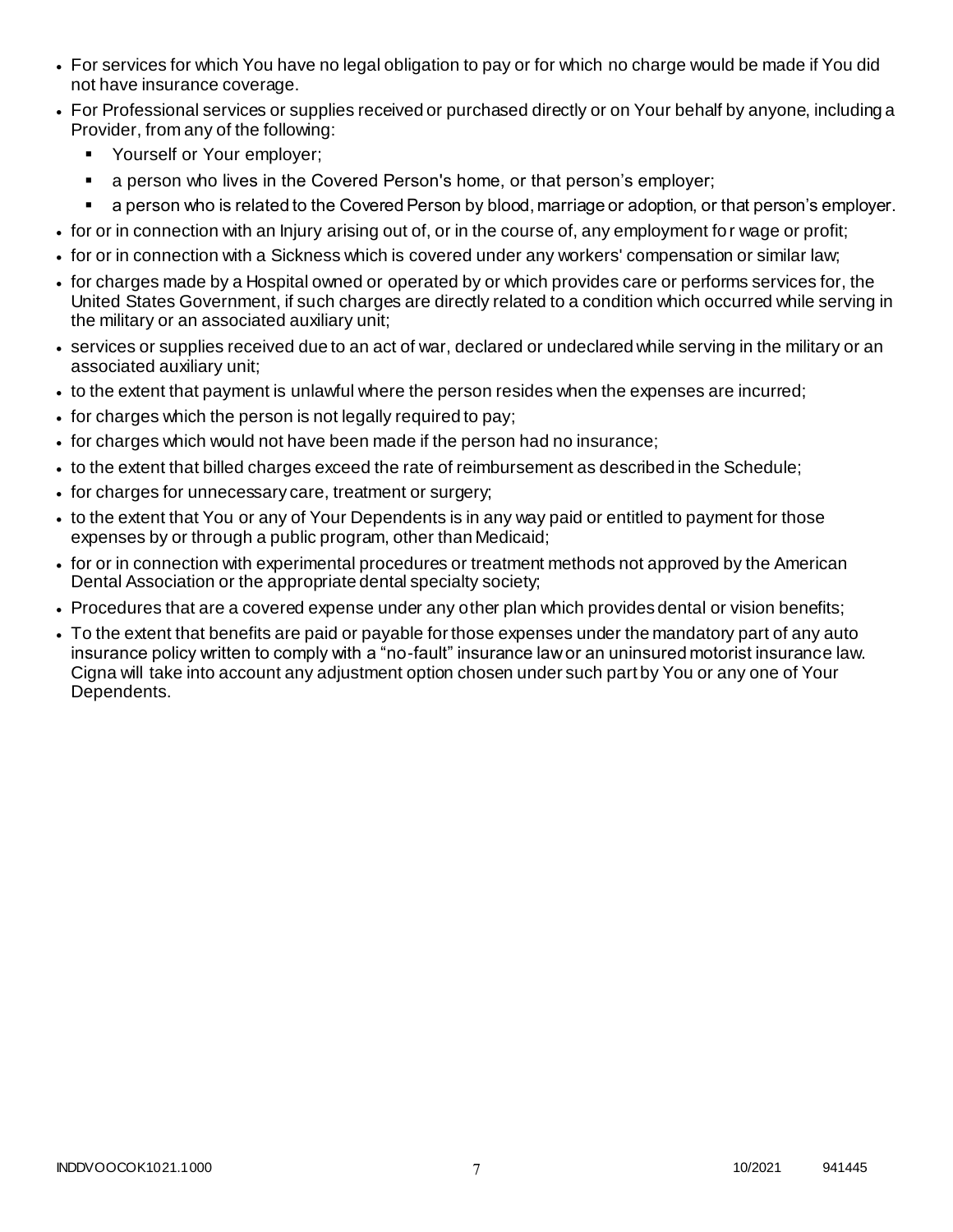### **G. Predetermination of Dental Benefits Program**

Predetermination of Benefits is a voluntary review of a Dentist's proposed treatment plan and expected charges. It is not preauthorization of service and is not required.

The treatment plan should include supporting pre-operative x-rays and other diagnostic materials as requested by Cigna's dental consultant. If there is a change in the treatment plan, a revised plan should be submitted.

Cigna will determine covered dental expenses for the proposed treatment plan. If there is no Predetermination of Benefits, Cigna will determine covered dental expenses when it receives a claim.

Review of proposed treatment is advised whenever extensive dental work is recommended when charges exceed **\$500**.

Predetermination of Benefits is not a guarantee of a set payment. Payment is based on the services that are actually delivered and the coverage in force at the time services are completed.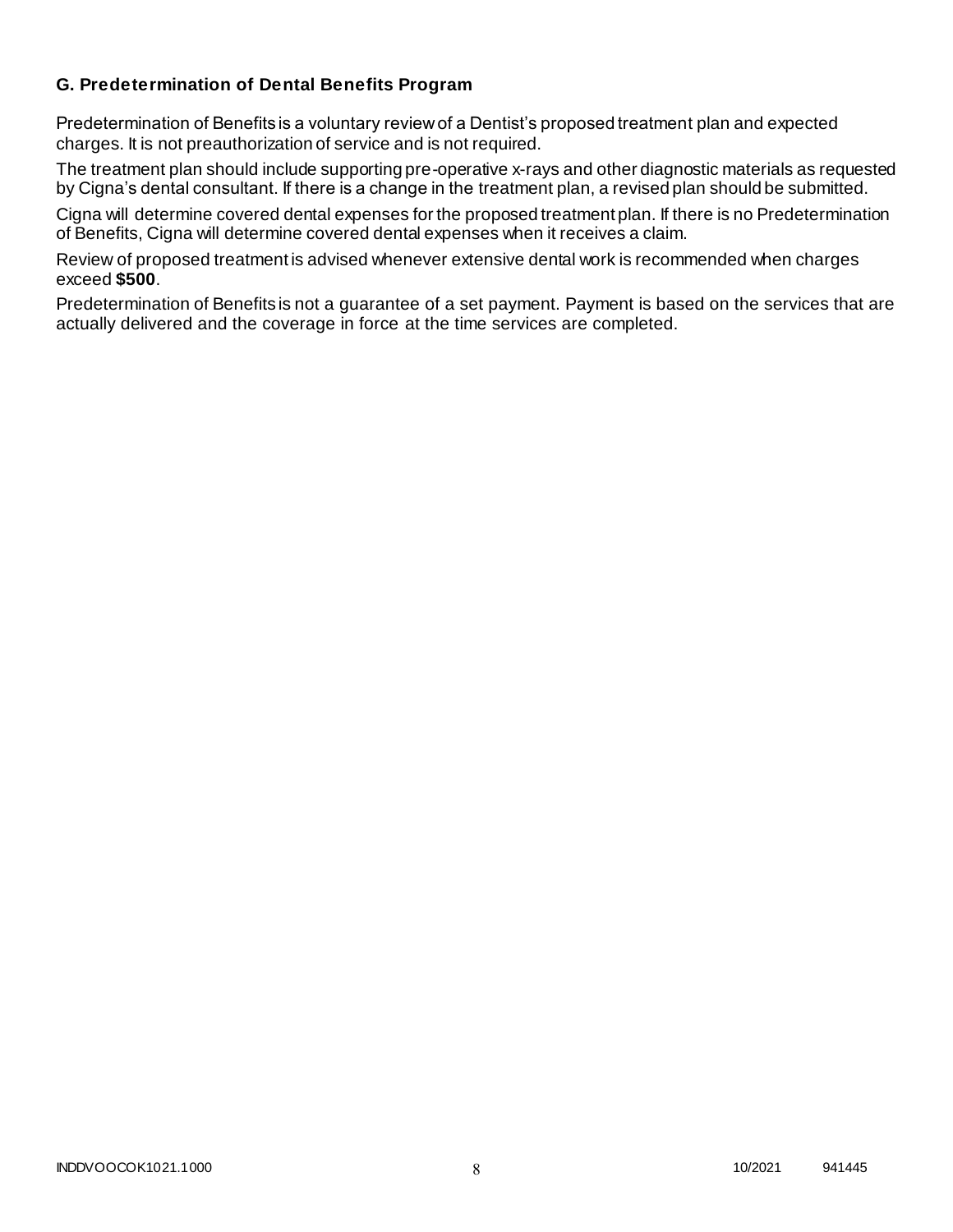### **H. General Provisions**

## **WHEN YOU HAVE A COMPLAINT OR AN APPEAL**

For the purposes of this section, any reference to "You," "Your" or "Yourself" also refers to a representative or Provider designated by You to act on Your behalf, unless otherwise noted.

We want You to be completely satisfied with the care You receive. That is why We have established a process for addressing Your concerns and solving Your problems.

#### **Start with Member Services**

We are here to listen and help. If You have a concern regarding a person, a service, the quality of care, or contractual benefits, You can call Our toll-free number and explain Your concern to one of Our Customer Service representatives. You can also express that concern in writing. Please call or write to Us at the following:

Customer Services Toll-Free Number or address on mycigna.com, explanation of benefits or claim form

We will do Our best to resolve the matter on Your initial contact. If We need more time to review or investigate Your concern, We will get back to You as soon as possible, but in any case within 30 days. If You are not satisfied with the results of a coverage decision, You can start the appeals procedure.

#### **Appeals Procedure**

Cigna has a two step appeals procedure for coverage decisions. To initiate an appeal, You must submit a request for an appeal in writing within 365 days of receipt of a denial notice. You should state the reason why You feel Your appeal should be approved and include any information supporting Your appeal. If You are unable or choose not to write, You may ask to register Your appeal by telephone. Call or write to Us at the toll-free number or address on Your Benefit Identification card, explanation of benefits or claim form.

#### **Level One Appeal**

Your appeal will be reviewed and the decision made by someone not involved in the initial decision. Appeals involving Medical Necessity or clinical appropriateness will be considered by a health care professional.

For level one appeals, We will respond in writing with a decision within 30 calendar days after We receive an appeal for a postservice coverage determination. If more time or information is needed to make the determination, We will notify You in writing to request an extension of up to 15 calendar days and to specify any additional information needed to complete the review.

If You are not satisfied with Our level-one appeal decision, You may request a level-two appeal.

### **Level Two Appeal**

If You are dissatisfied with Our level one appeal decision, You may request a second review. To start a level two appeal, follow the same process required for a level one appeal.

Most requests for a second review will be conducted by the Appeals Committee, which consists of at least three people. Anyone involved in the prior decision may not vote on the Committee. For appeals involving Medical Necessity or clinical appropriateness, the Committee will consult with at least one Dentist reviewer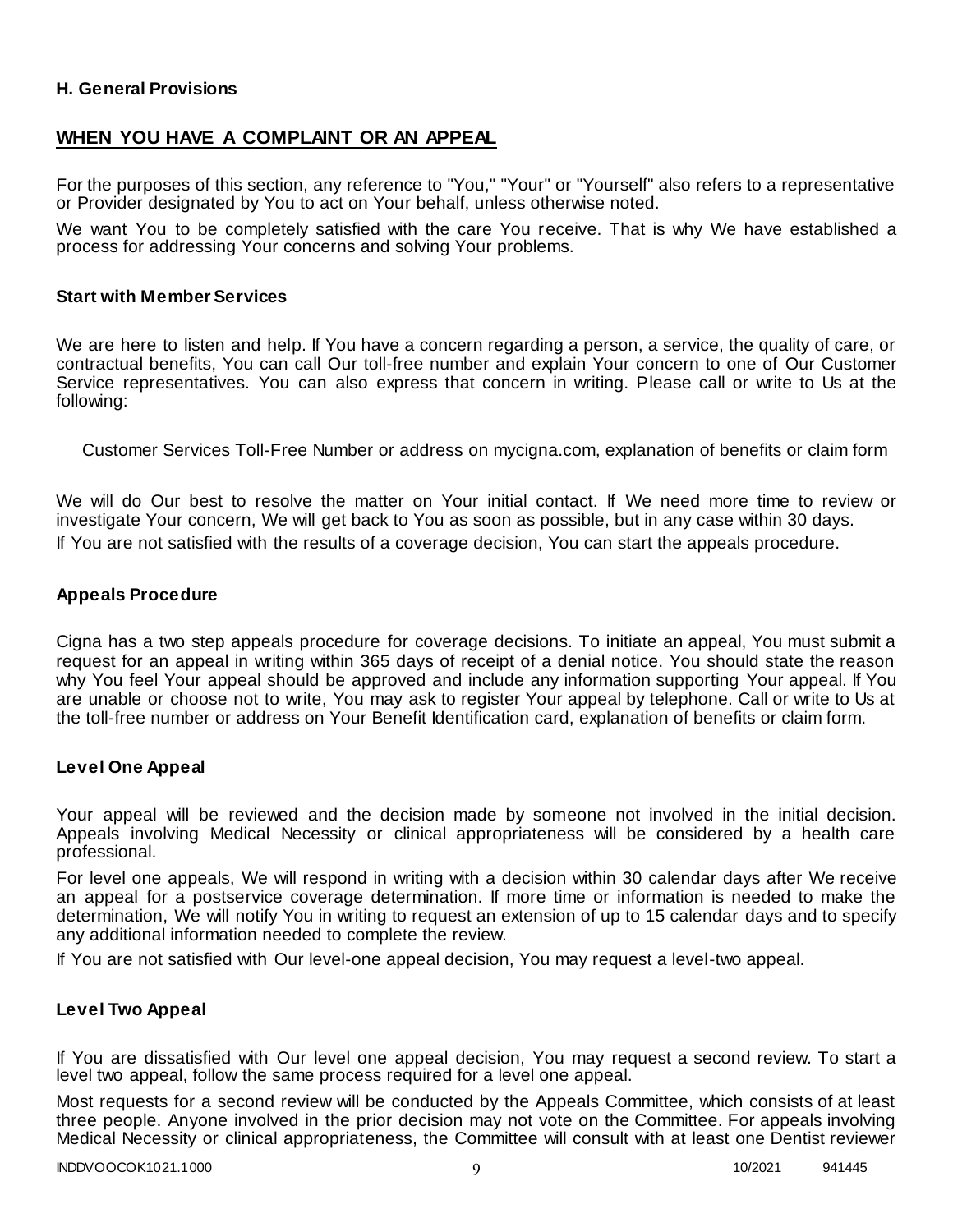in the same or similar specialty as the care under consideration, as determined by Cigna's Dentist reviewer. You may present Your situation to the Committee in person or by conference call.

For level two appeals We will acknowledge in writing that We have received Your request and schedule a Committee review. For postservice claims, the Committee review will be completed within 30 calendar days. If more time or information is needed to make the determination, We will notify You in writing to request an extension of up to 15 calendar days and to specify any additional information n eeded by the Committee to complete the review. You will be notified in writing of the Committee's decision within five working days after the Committee meeting, and within the Committee review time frames above if the Committee does not approve the requested coverage.

### **Notice of Benefit Determination on Appeal**

Every notice of an appeal decision will be provided in writing or electronically and, if an adverse determination, will include:

- (1) the specific reason or reasons for the denial decision;
- (2) reference to the specific Policy provisions on which the decision is based;
- (3) a statement that the claimant is entitled to receive, upon request and free of charge, reasonable access to and copies of all documents, records, and other Relevant Information as defined;
- (4) upon request and free of charge, a copy of any internal rule, guideline, protocol or other similar criterion that was relied upon in making the adverse determination regarding Your appeal, and an explanation of the scientific or clinical judgment for a determination that is based on a medical necessity, experimental treatment or other similar exclusion or limit.

#### **Relevant Information**

Relevant Information is any document, record, or other information which was relied upon in making the benefit determination; was submitted, considered, or generated in the course of making the benefit determination, without regard to whether such document, record, or other information was relied upon in making the benefit determination; demonstrates compliance with the administr ative processes and safeguards required by federal law in making the benefit determination; or constitutes a statement of policy or guidance with respect to the plan concerning the denied treatment option or benefit or the claimant's diagnosis, without regard to whether such advice or statement was relied upon in making the benefit determination.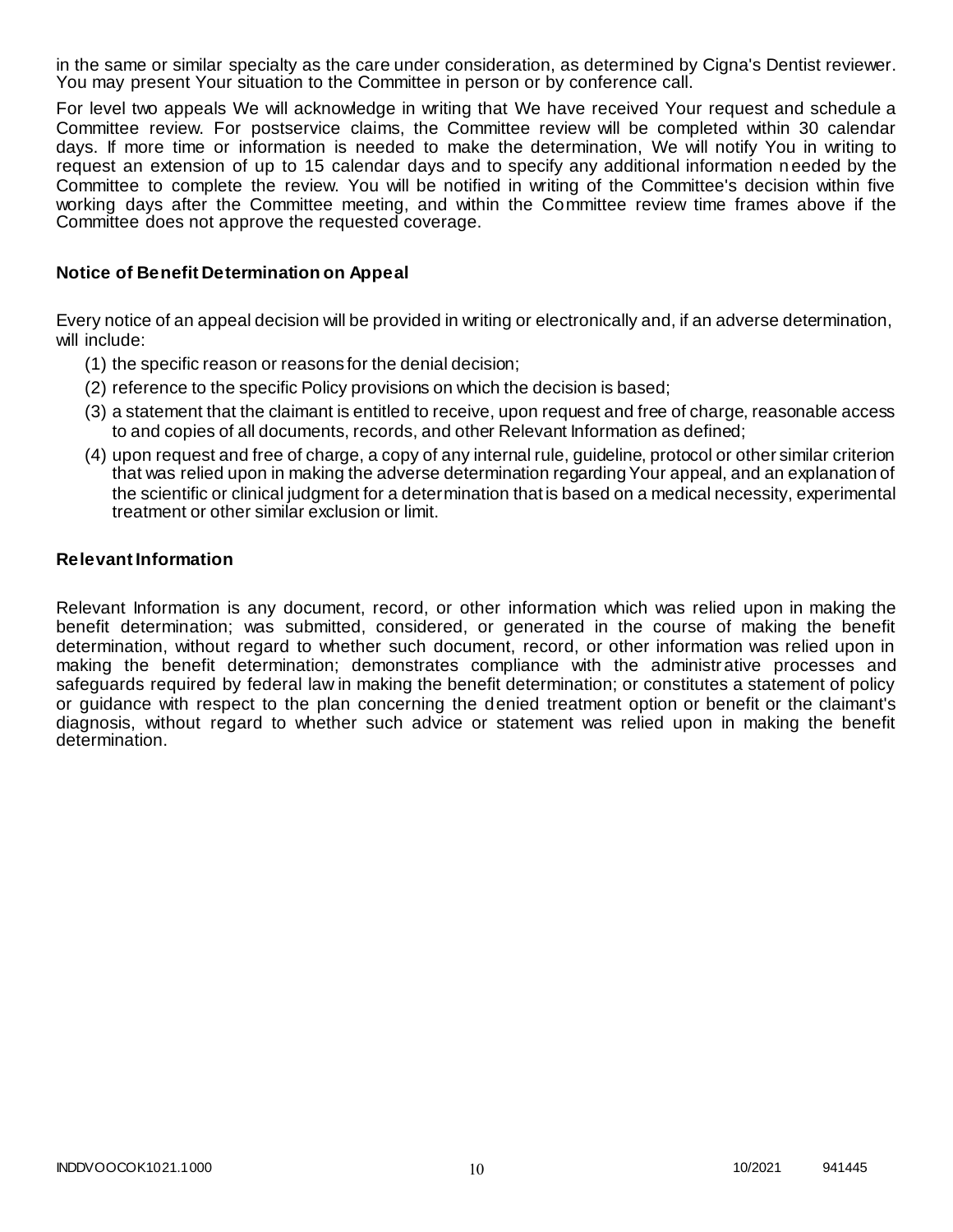# **I. Participating Dental Providers**

Cigna will provide a current list of Dentists currently participating with Cigna and their locations to each Covered Person upon request.

To verify if a Dentist is currently participating with Cigna and is accepting new Cigna Insureds, the Covered Person should visit Our website at mycigna.com.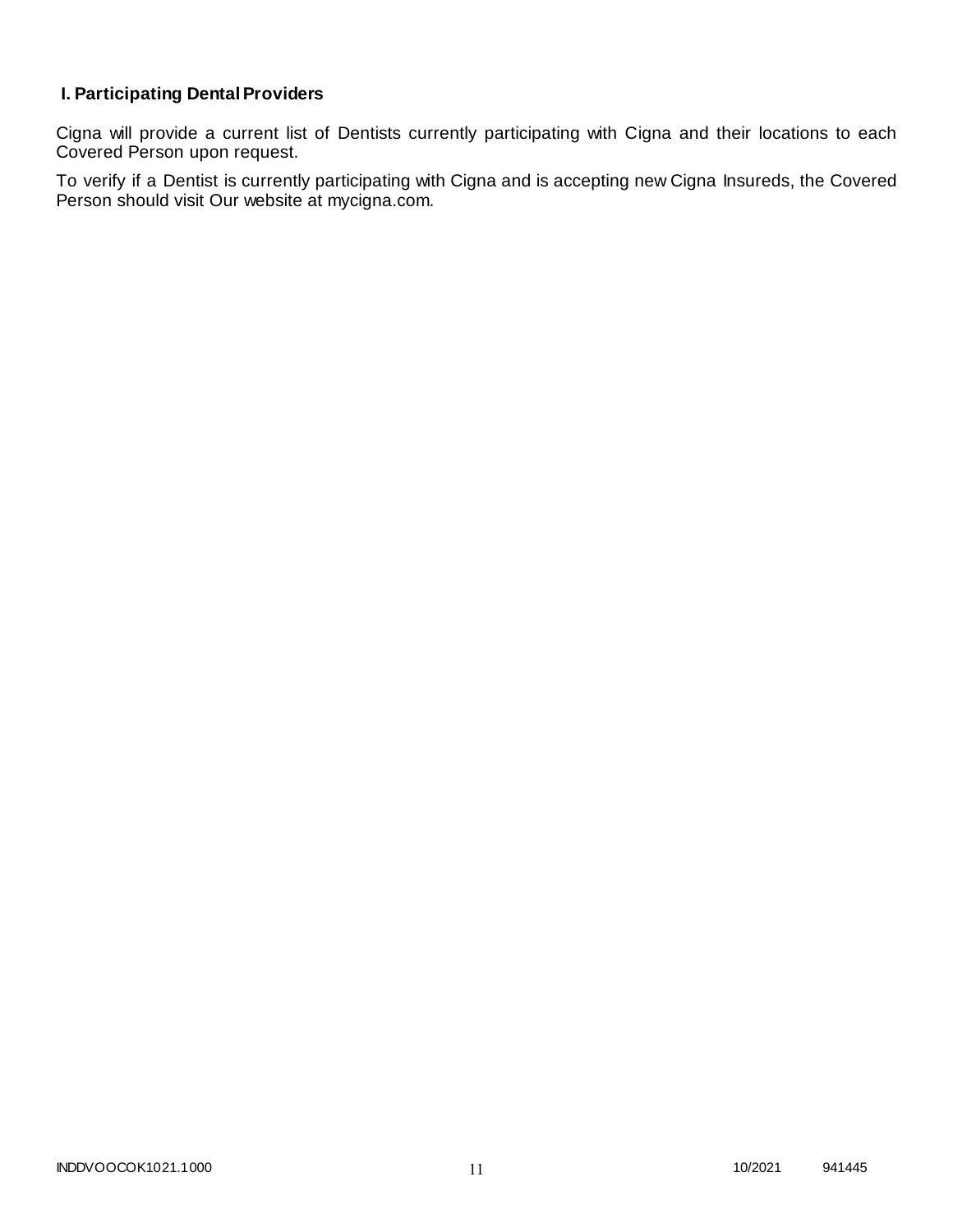### **J. Renewability, Eligibility, and Continuation**

1. The Policy will renew except for the specific events stated in the Policy. Cigna may change the premiums of the Policy with 60 days written notice to the Insured. However, Cigna will not refuse to renew or change the premium schedule for the Policy on an individual basis, but only for all Insureds in the same class and covered under the same Policy as You.

2. The individual plan is designed for residents of Oklahoma who are not enrolled under or covered by any other group or individual health coverage. You must notify Cigna of all changes that may affect any Covered Person's eligibility under the Policy.

3. You or Your Dependent(s) will become ineligible for coverage:

- When premiums are not paid according to the due dates and grace periods described in the premium section.
- With respect to Your Spouse, Domestic Partner, or partner to a Civil Union: when the Spouse is no longer married to the Insured or when the union is dissolved.
- With respect to You and Your Family Member(s): when You no longer meet the requirements listed in the Conditions of Eligibility section.
- The date the Policy terminates.
- When the Insured no longer lives in the Service Area.

4. If a Covered Person's eligibility under this Plan would terminate due to the Insured's death, divorce or if other Dependents would become ineligible due to age or no longer qualify as dependents for coverage under this Plan; except for the Insured's failure to pay premium, the Covered Person's insurance will be continued if the Covered Person exercising the continuation right notifies Cigna and pays the appropriate monthly premium within 60 days following the date this Policy would otherwise terminate.